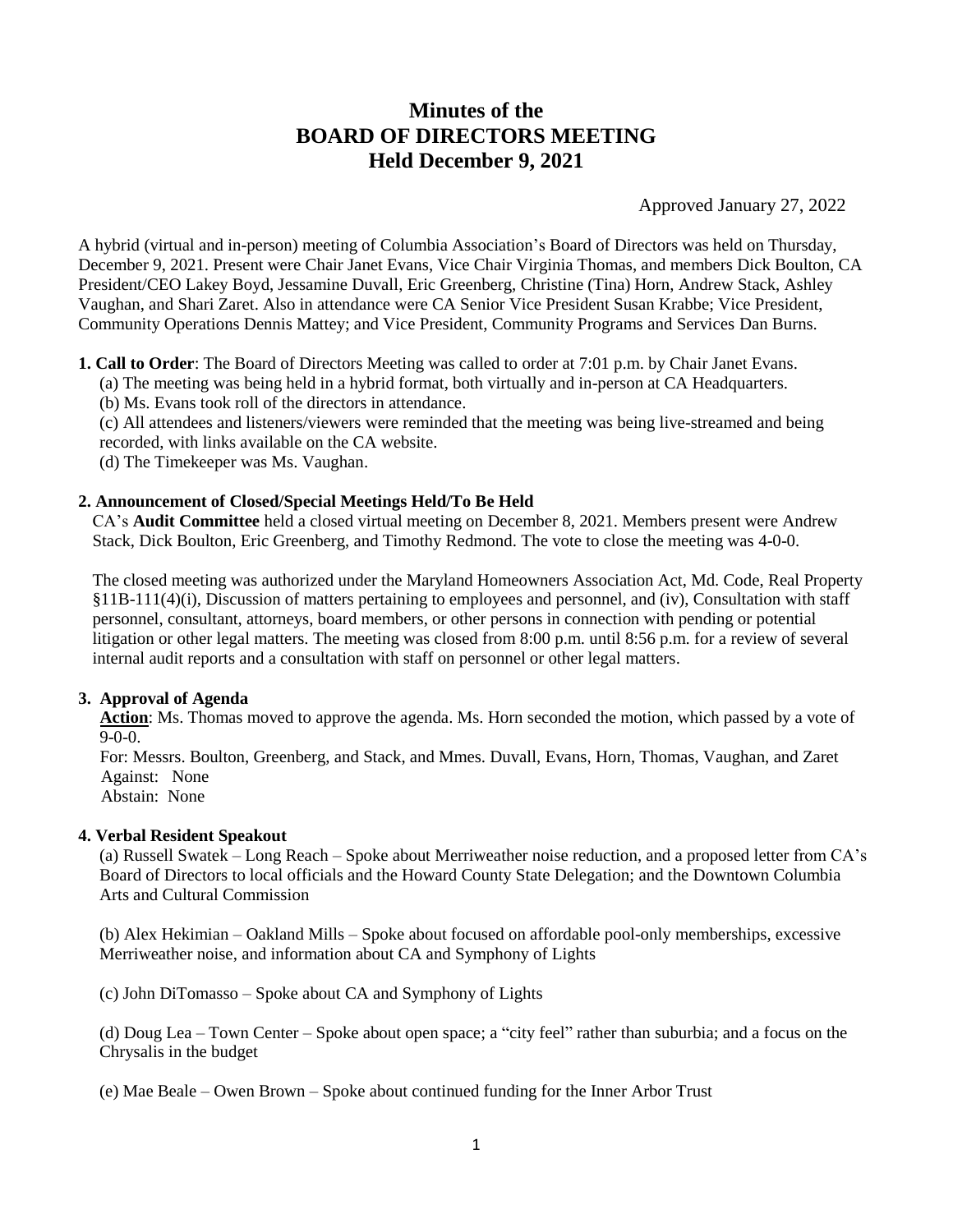(f) Lynn Foehrkolb - Art Center Advisory Committee, Town Center Association BOD – Spoke about the Columbia Art Center budget and funding for the Inner Arbor Trust

(g) State Delegate Jen Terrasa – King's Contrivance – Spoke about funding for the Inner Arbor Trust

## **5. Consent Agenda**

(a) Approval of Minutes – November 11, 2021 Board Meeting - Approved by consent

## **6. Board Votes**

(a) Independent Auditors for FY 2022

**Action**: Mr. Stack moved to accept the recommendation of the Audit Committee to continue with the same Independent Auditors for FY 2022. Ms. Thomas seconded the motion, which passed by a vote of 9-0-0.

For: Messrs. Boulton, Greenberg, and Stack, and Mmes. Duvall, Evans, Horn, Thomas, Vaughn, and Zaret Against: None Abstain: None

## (b) IRS Form 990

Action: Mr. Stack moved accept the recommendation of the Audit Committee to approve IRS Form 990. Ms. Thomas seconded the motion, which passed by a vote of 9-0-0.

For: Messrs. Boulton, Greenberg, and Stack, and Mmes. Duvall, Evans, Horn, Thomas, Vaughn, and Zaret Against: None Abstain: None

- (c) Decision re: Key components to include in the FY 23 Budgets Ms. Boyd described the four key components:
	- 1) Minimum Wage + Compression
	- 2) Capital Budget
	- 3) Cash Reserves
	- 4) Grant Requests

Minimum Wage + Compression discussion and questions focused on current and projected progression of minimum wages, the challenges of being competitive for staffing, changes to current staff compensation, and making strategic operational cuts or potentially adjusting the Annual Charge to offset the anticipated \$500,000 cost of the wage increases.

**Action**: Mr. Stack moved to accept the staff's recommendation to look at pricing adjustments and make strategic cuts at staff's discretion, while minimizing the impact on customer experience, for accommodating the upcoming legislated Howard County minimum wage increases and the resulting compression impact. Mr. Boulton seconded the motion.

Discussion included a question about whether the strategic cuts broadly could include proposed increases to the budget.

**Action:** Ms. Vaughan amended the proposed motion to include that staff also offer a proposal that includes an increase to the Annual Charge to cover the \$500,000. Ms. Zaret seconded the amendment.

Discussion included clarification by Mmes. Boyd and Krabbe that one proposal will be offered by staff, not several scenarios. Other discussion centered on the optics of raising the Annual Charge in a pandemic; the desires of the community not to raise the Annual Charge; increasing membership fees instead; how the anticipated rise in real estate assessments could offset the wage changes; the potential for inaccessibility of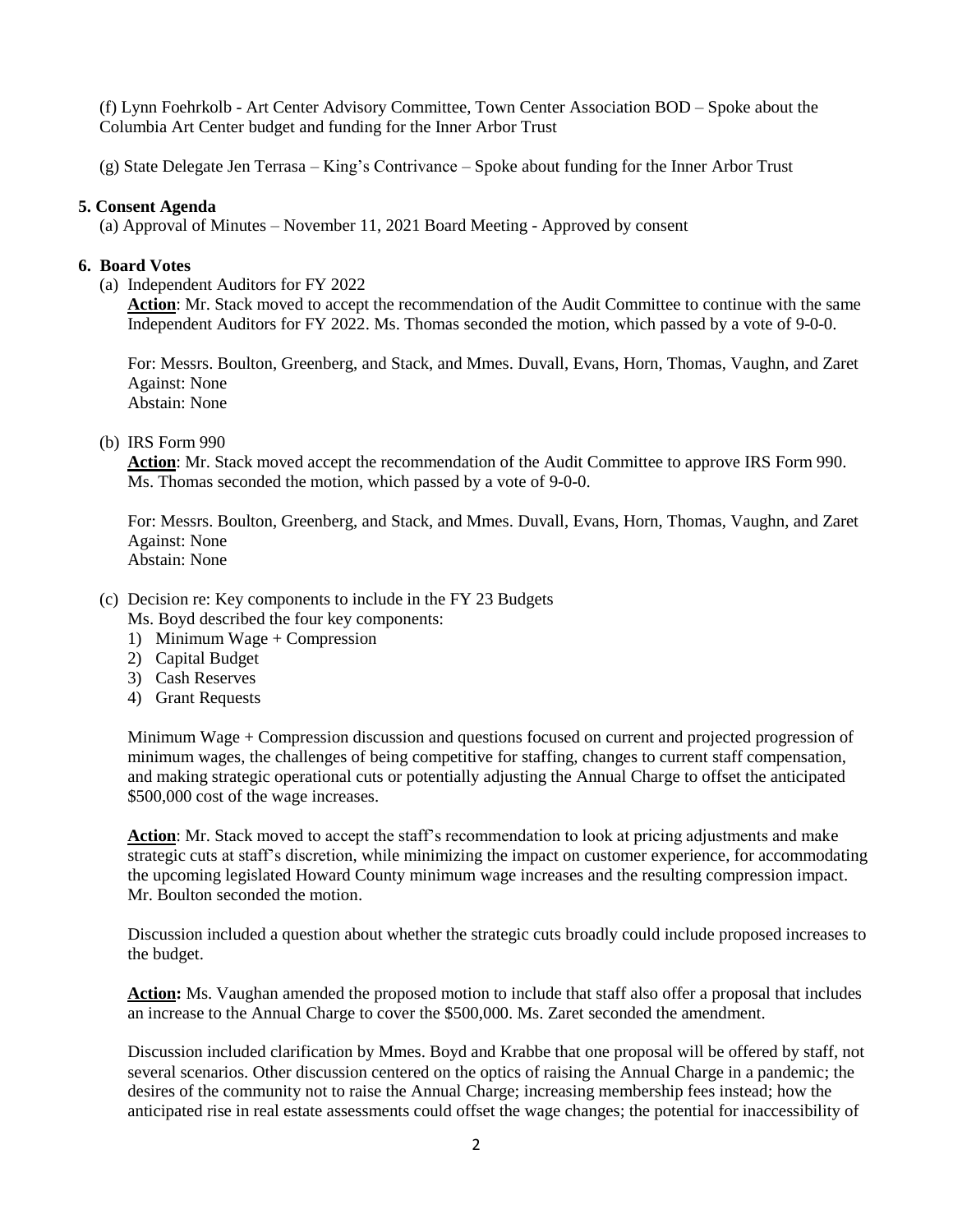CA membership and programs with fee hikes; CA will be stretched due to outside circumstances requiring financial obligations; and looking at fees for residents vs. nonresidents.

Ms. Evans opted to leave these motions pending and go through all the key components of the FY 23 Budget before making specific financial decisions regarding them.

Ms. Boyd stated that the test cases estimated the capital budget at \$10M. She described the staff recommendation to add \$1M to the Category III allocation and to reduce FY 23 repairs and maintenance expenses by \$56,000.

Ms. Boyd then focused on the Cash Reserves portion of the budget, to which staff recommends no FY 23 contributions, with the intention to allocate some of the projected FY 22 surplus in that direction.

The final key component was Grant Requests, which were not part of the previously proposed test cases. Grant allocations have remained at \$0 during the pandemic and providing grants would require cuts to operations. The only grant request received was an unsolicited one for \$200,000 by IAT. Staff recommends keeping grant requests at \$0, although CA will continue its stewardship and maintenance of Symphony Woods at approximately \$100,000 per year of in kind service. Mr. Stack inquired whether a grant could be given this year and not next year, so it goes in the FY22 budget instead.

**Action**: Mr. Stack moved that Cash Reserves staff recommendation be adopted, with no cash reserves planned. Mr. Boulton seconded the motion, which passed by a vote of 9-0-0.

**Action**: Mr. Stack moved that the Capital Budget staff recommendations for \$1M to go to Category III allocation, with the capital budget going from \$10M to \$11M; and to reduce FY 23 repairs and maintenance expenses by \$56,000 be adopted. Ms. Thomas seconded the motion, which passed by a vote of 9-0-0.

Returning to the minimum wage and compression discussion, Ms. Krabbe mentioned that the \$500,000 number to cover the wage changes is conservative. Means of raising funds through fees were mentioned. Ms. Duvall asked that Annual Charge increases be part of what staff considers as an option.

**Action**: Ms. Evans called the question. Mr. Stack suggested raising the cap above 3.5%, instead of adjusting the annual charge, as an option to be a friendly amendment to Ms. Vaughan's amendment. Ms. Vaughan approved this and a vote was called by Ms. Evans.

 The motion failed by a vote of 4-5-0. For: Mmes. Duvall, Horn, Vaughan, and Zaret Against: Messrs. Stack, Greenberg, and Boulton, and Mmes. Evans and Thomas Abstain: None

Action: Returning to the first motion proposed by Mr. Stack regarding the plan to follow the recommend flexibility for staff concerning about minimum wage increases and compression, Ms. Evans called the vote.

 The motion passed by a vote of 8-0-1. For: Messrs. Boulton, Greenberg, and Stack, and Mmes. Duvall, Evans, Horn, Thomas, and Vaughan Against: None Abstain: Ms. Zaret

 Regarding the grant request section of the FY23 budget:  **Action**: Ms. Duvall moved to keep grant requests at \$0 and to continue stewardship at Symphony Woods at approximately \$100,000 per year. Ms. Horn seconded the motion.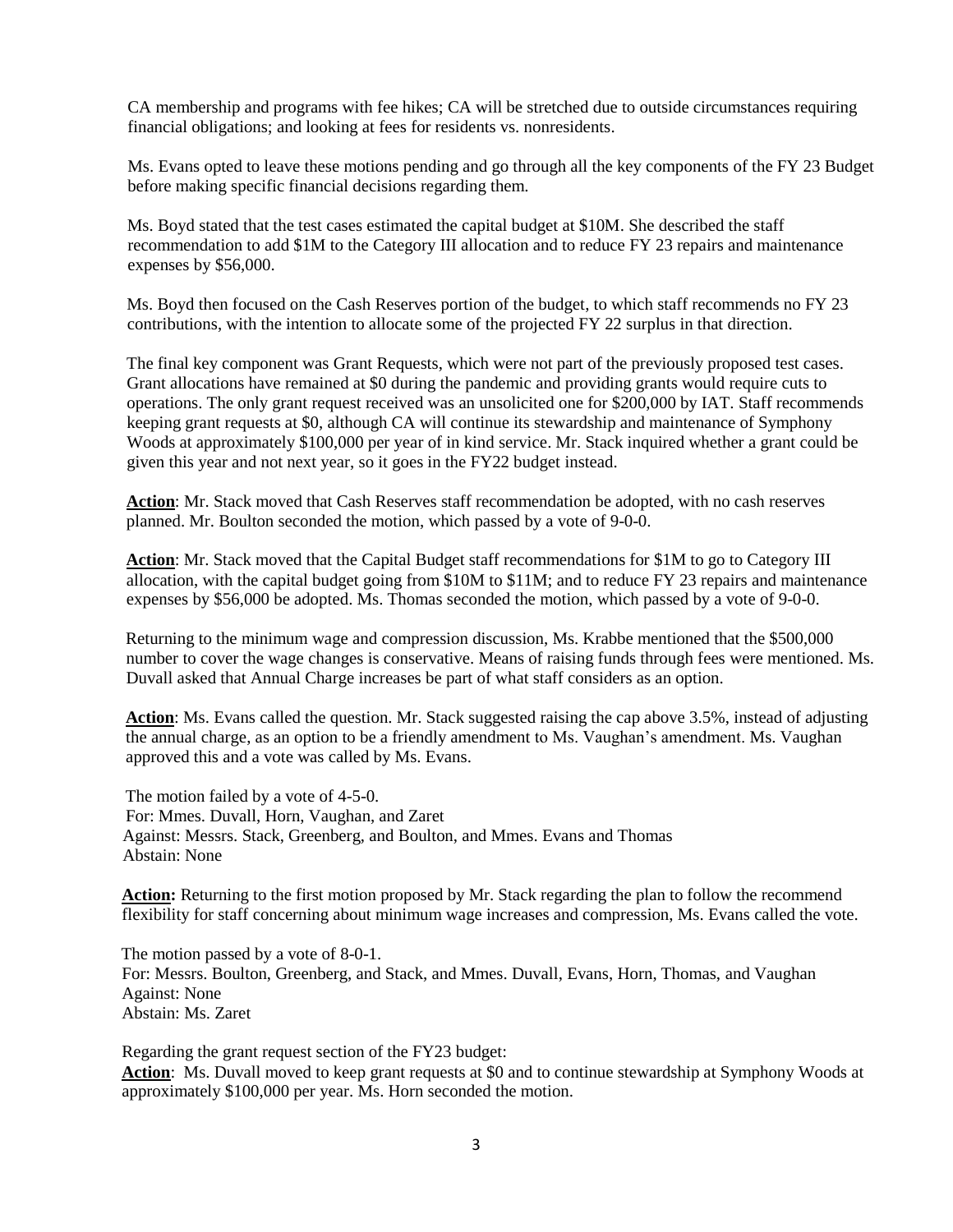The motion failed by a vote of 4-5-0. For: Messrs. Boulton and Stack, and Mmes. Duvall and Horn Against: Mr. Greenberg, and Mmes. Evans, Vaughan, Thomas, and Zaret Abstain: None

**Action**: Ms. Thomas moved to fund IAT at \$200,000 with conditions to be set. Mr. Greenberg seconded the motion.

Ms. Vaughan made a friendly amendment, accepted by Ms. Thomas, which would have staff propose a prioritized breakdown of which operations would need to be cut to get up to the \$200,000 amount.

Ms. Thomas offered a friendly amendment that the prioritized cuts not be limited to operations and Ms. Vaughan accepted that.

Mr. Greenberg suggested a friendly amendment that staff look at \$100,000 and \$200,000 options for preferred feasibility and Ms. Thomas accepted this.

Ms. Duvall offered another friendly amendment that the IAT grant request be contingent on the signing of a global agreement around Symphony Woods and the easement revision being completed by the time of dispersal of funds. Ms. Thomas did not accept this as a friendly amendment.

Mr. Stack offered an additional friendly amendment for the IAT funds to be held in a contingency account, with the terms of dispersal being determined at a later date. Ms. Thomas accepted this.

Ms. Evans called the vote.

 The motion passed by a vote of 9-0-0. For: Messrs. Boulton, Greenberg, and Stack, and Mmes. Duvall, Evans, Horn, Thomas, Vaughan, and Zaret Against: None Abstain: None

Ms. Evans presented a suggestion for newly allocated \$1M in capital funds: additional funding to begin the process for reimagining the lakefront on CA property with new designs to incorporate other changes happening in that area. This would be prioritized over other capital projects. Mr. Mattey suggested a midterm solution for something more immediate before coming to a conclusion for the long term. It was suggested to allocate \$300,000 to \$400,000 to begin. Ms. Evans asked that the CA property boundary map be added to the shared drive. This concept for reimagining for the lakefront area received a thumbs up vote from the Board.

# **7. Board Discussion**

- (a) Financial Reports and Updates
	- (i) FY 2022 2nd Quarter Financial Report A written report was provided.

(ii) FY 2022 2nd Quarter Financial Statements A written report was provided.

(b) Dashboard –

 A written report was provided. Dan Burns commented that it was consistent with the previous quarter. The Clarabridge survey was the best ever received, indicating positive feedback about the friendliness and helpfulness of the staff. Additionally, this was the first time secondary demographics were captured.